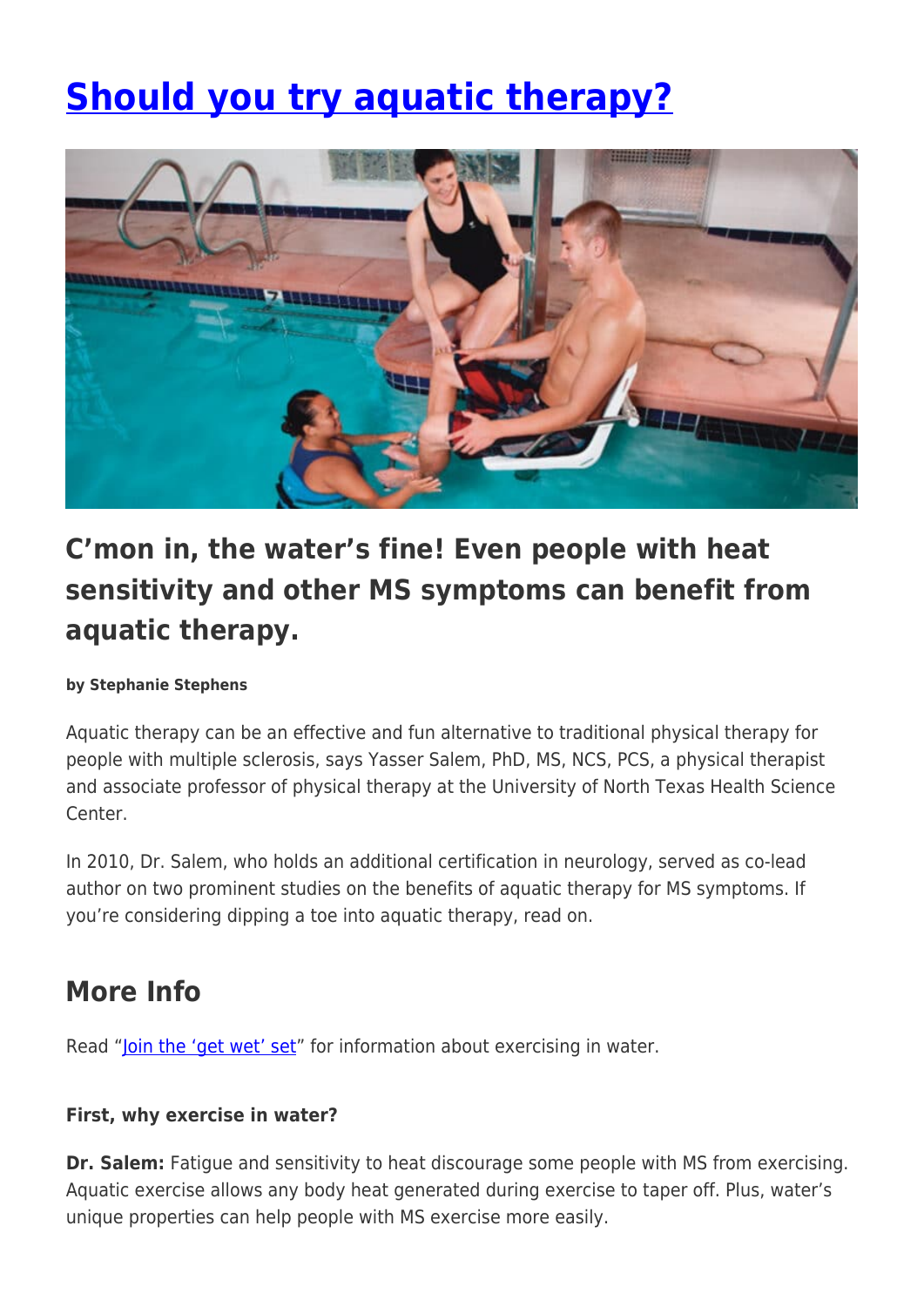For example, water has buoyancy: It reduces the influence of gravity, so you feel lighter and movement is easier. Water also has viscosity. It creates resistance, like weights do in the gym, but without putting any additional stress on your joints.

Water exerts hydrostatic pressure evenly across the entire body. This delivers a feeling of compression and support, much like support hosiery, allowing participants to exercise longer without developing sore muscles. Finally, because we can control the temperature of water, it can help relax muscles. (Check that the temperature in the pool you use isn't too warm for you.) Participants also may have less fear of falling than when they're on land. Some people in our studies were able to walk in the pool without using the assistive devices they normally use on land. This can lead to greater relaxation, confidence and perhaps mobility on dry land.

#### **Tell us about your research.**

**Dr. Salem:** My colleagues and I, in conjunction with the National MS Society, held aquatic exercises twice weekly for 60 minutes. The classes included aerobic, strength, flexibility, balance and walking activities. We assessed each participant's motor function using standardized tests that measure mobility, balance, grip strength, fatigue and quality of life. In general, participants improved in all areas after training.

#### **What about any potential complications from aquatic therapy?**

**Dr. Salem:** In our studies and other studies of people with MS, no injuries or MS-related exacerbations were reported. However, people with more advanced cognitive problems, such as impaired attention, problems with critical thinking or inability to follow simple commands, should take precautions and exercise under supervision.

#### **How frequently should a person do aquatic therapy?**

**Dr. Salem:** We don't really have answers in terms of minimum or maximum—it's all so individual, based on each person's condition, including functional abilities, associated disorders and endurance level.

#### **Can people do water exercises on their own?**

**Dr. Salem:** Aquatic therapy is different from plain recreational swimming. A professional can design a program to address a person's individual needs and limitations. If certain clients have access to a pool, we may give them instructions that are safe for them to follow on their own—especially if they can get in and out of the pool without help. (See ["Join the 'get wet' set](https://momentummagazineonline.com/join-the-get-wet-set-and-more-aquatic-therapy-tips/).") However, our research has found that group participants are more motivated and enjoy the social interaction of exercising together.

#### **Does insurance cover aquatic therapy?**

**Dr. Salem:** Check with your insurance company.